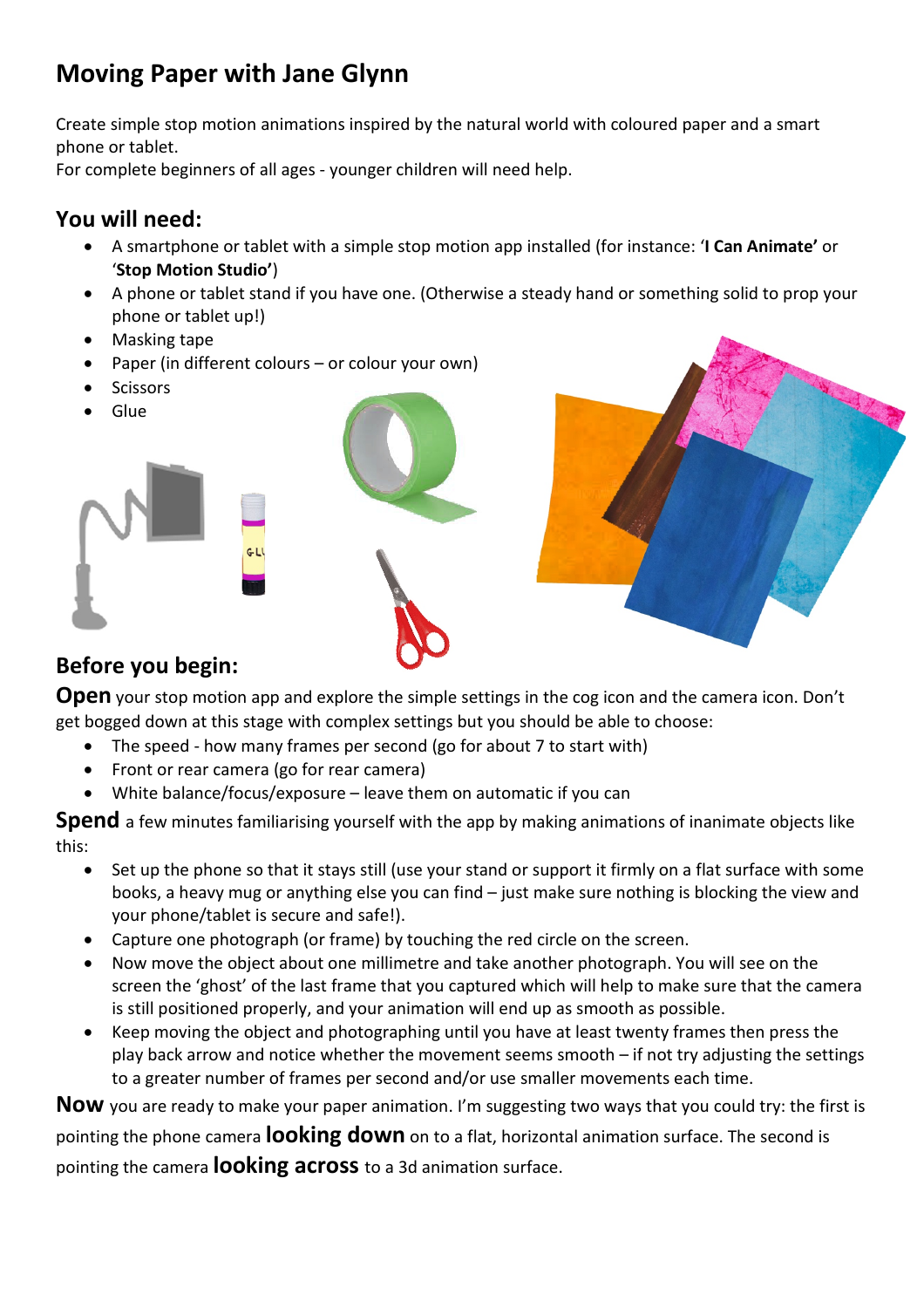### **Looking Down – 2D paper animation**



- For this you will need an adjustable phone or tablet stand. (If you don't have one you will need to find another way to steady your phone or tablet in the right position.
- Set the phone or tablet in the stand so that the camera is pointing straight down onto a flat surface.
- Open your animation app.
- Set the frame rate to 7 per second.
- Set the camera settings to auto and to rear camera.
- Stick a green background paper to the surface that you are working on with masking tape so that it cannot slip. Use plain green paper or create your own backing picture with as many different greens as you can. Or you could use a favourite outdoor picture from a book or magazine as your backing paper.
- Adjust the position of your stand so that all you see on your screen is the backing paper.
- Capture a frame of your green background by touching the red circle on your screen.
- Create the flat shape of an animal or person using coloured paper and glue make sure you use colours that will show up against the backing paper paper.
- Place your character flat on the background paper so that you can see a small piece of it and capture the frame by touching the red circle.
- Move the character one millimetre at a time, or further if you don't have the patience for that try out different amounts of movement and see what works for you; each time you have moved the figure you capture a frame.
- If you accidentally end up with your hands in the frame just delete that frame and retake the shot.
- Gradually move your character across the green until it has reached the other side and is no longer visible.
- To create the illusion of your figure moving into the distance, make several (perhaps ten) figures that look the same but are gradually decreasing in size – then swap the figures, getting smaller and smaller each time and capturing a new frame each time you swap, until the figure gets so small that it 'disappears'. A back view could be getting smaller as it walks away. A front view could be getting bigger as it walks towards the viewer. Experiment with alternate limbs forward (looking slightly longer) to get a sense of the person/animal's movement as they move.
- Make sure the last frame of your animation is the same as the first so that it will work well played on a loop (so if you include characters make sure they gradually move out of shot so that they don't suddenly disappear when you are playing the clip back).
- Once you have finished your animation you will be able to save it to your camera roll.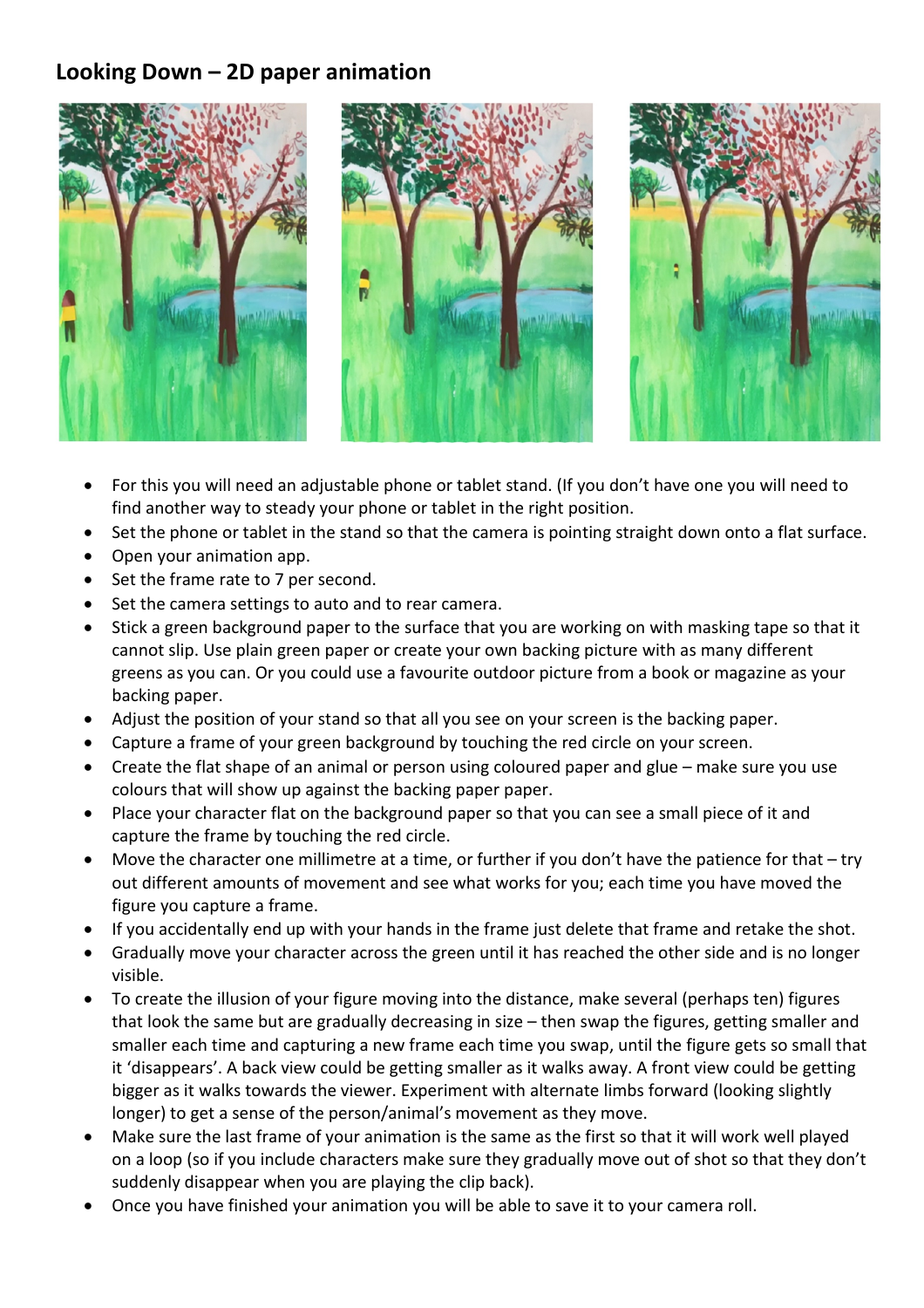#### **Looking Across – 3D paper animation**



If you are making an animation from a vertical scene you will be able to use 3d figures and create a foreground as well as a background for them to move about on:

- Find somewhere that has a flat surface against a horizontal surface (like a table against a wall).
- Start by getting a large piece of green paper and bending it without making a sharp crease about halfway down.
- Arrange the paper so that the top is stuck with masking tape to a wall or other horizontal surface and the bottom is stuck with masking tape to a table or other vertical surface, creating a seamless coloured base to use as your background/foreground.
- Open your animation app.
- Set the frame rate to 7 per second.
- Set the camera settings to auto and rear camera.
- Place your phone or tablet so that you can't see anything but the green paper.
- You could tear a strip of blue paper and stick that firmly with glue to the green paper where the sky would be. (Find out where it should be by looking at the screen – make sure that the sky reaches the top of the image you see on screen.





Make some simple scenery from your coloured collage paper like a tree or bush and stick it into place from behind so that you don't see the tape when looking through the screen.